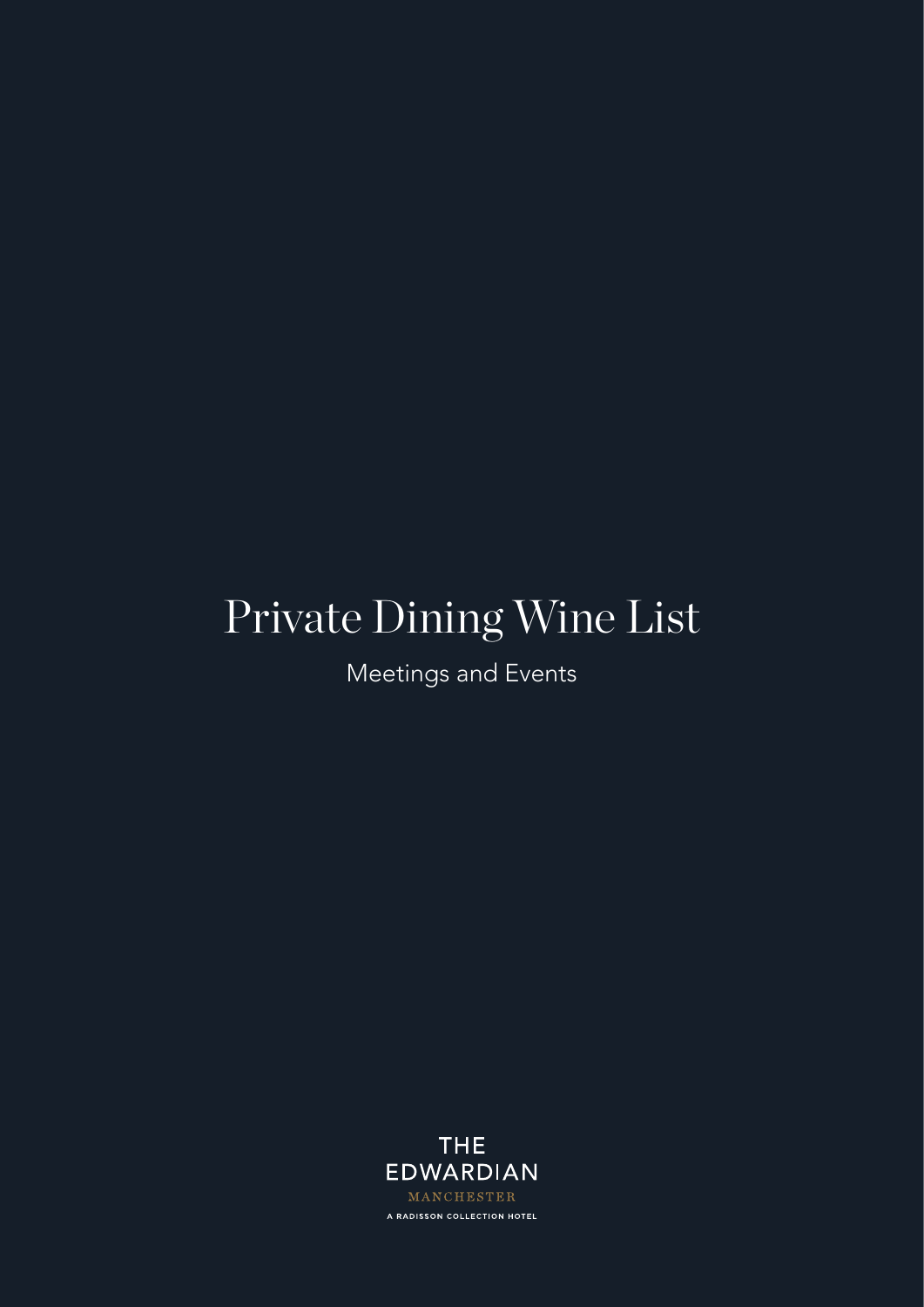If you have a food allergy or intolerance, please speak to a member of our staff before you order or consume any food or beverage. Our vintages may vary and if so, a suitable alternative will be recommended. A discretionary service charge of 8% will be added to your bill. All prices are inclusive of VAT.

| Dessert Wine                                                         | Bottle |
|----------------------------------------------------------------------|--------|
| Floralis Moscatel Oro, Torres 50cl<br>(Moscatel) Catalunya, Spain NV | 24     |
| Cyprès de Climens (Sémillon) 37.5cl<br>Barsac, Bordeaux, France 2013 | 40     |
| Port                                                                 |        |
| Graham's LBV                                                         | 44     |
| Graham's 10 Year Old Tawny                                           | 50     |

### Wine List

| Champagne                                         | <b>Bottle</b> | Wines                                                                                      | <b>Bottle</b> |                                                                                         |    |
|---------------------------------------------------|---------------|--------------------------------------------------------------------------------------------|---------------|-----------------------------------------------------------------------------------------|----|
| <b>Brut</b>                                       |               | White                                                                                      |               | Red                                                                                     |    |
| Moët & Chandon Brut Impérial NV                   | 68            | Veramonte (Chardonnay)                                                                     | 27            | Veramonte (Carmenère)                                                                   | 27 |
| Bollinger Special Cuvée Brut NV                   | 80            | Casablanca Valley, Chile 2017/18                                                           |               | Colchagua Valley, Chile 2017/18                                                         |    |
| Veuve Clicquot Yellow Label Brut NV               | 85            | Fantinel 'Borgo Tesis' (Pinot Grigio)<br>Grave del Friuli, Italy 2018                      | 30            | Élevé (Pinot Noir)<br>Roussillon, France 2018                                           | 30 |
| Rosé                                              |               | Durbanville Hills (Chenin Blanc)                                                           | 32            | Cabaletta, Tenute Fiorebelli                                                            | 32 |
| Moët & Chandon Rosé Impérial NV                   | 88            | Cape Town, South Africa 2017                                                               |               | (Corvina, Rondinella, Cabernet Sauvignon)<br>Veneto, Italy 2015/16                      |    |
| Laurent-Perrier Cuvée Rosé Brut NV                | 110           | St Roch Vieilles Vignes<br>(Grenache Blanc, Roussanne)<br>Côtes du Roussillon, France 2017 | 34            | Valdubón Roble (Tempranillo)<br>Ribera del Duero, Spain 2017                            | 34 |
| Prestige Cuvée                                    |               | Te Kairanga (Riesling)                                                                     | 36            | Max Reserva, Errázuriz                                                                  | 36 |
| Dom Pérignon Brut Vintage 2009                    | 250           | Martinborough, New Zealand 2016                                                            |               | (Cabernet Sauvignon)                                                                    |    |
| Krug Grande Cuvée Brut                            | 270           | Left Field, Te Awa (Sauvignon Blanc)                                                       | 40            | Aconcagua Valley, Chile 2016/17                                                         |    |
| Louis Roederer Cristal 2009                       | 350           | Nelson, New Zealand 2017                                                                   |               | Barrel Selection,<br>Bodegas Salentein (Malbec)                                         | 40 |
| <b>Sparkling Wine</b>                             | <b>Bottle</b> | La Marimorena, Casa Rojo (Albariño)<br>Rías Baixas, Spain 2017                             | 42            | Uco Valley, Mendoza, Argentina 2016/17                                                  |    |
| Prosecco Extra Dry, Fantinel NV                   | -40           | Gavi di Gavi, Toledana,<br>Domini Villa Lanata (Cortese)<br>Piemonte, Italy 2017           | 46            | Barbera d'Alba, Enrico Serafino<br>(Barbera) Piemonte, Italy 2015                       | 42 |
| Cava Extra Brut Imperial,<br>Villa Conchi 2010/11 | 50            |                                                                                            |               | Chianti Classico Riserva,                                                               | 46 |
|                                                   |               | Sancerre, La Gravelière,<br>Joseph Mellot (Sauvignon Blanc)                                | 50            | Castello Vicchiomaggio, (Sangiovese)<br>Tuscany, Italy 2015                             |    |
|                                                   |               | Loire, France 2017                                                                         |               | Fleurie, Château de Fleurie,                                                            | 50 |
|                                                   |               | Fransola, Torres (Sauvignon Blanc)<br>Penedès, Spain 2016                                  | 56            | Domaine Loron (Gamay)<br>Beaujolais, France 2016                                        |    |
|                                                   |               | Chablis 1er Cru Fourchaume,<br>Lamblin & Fils (Chardonnay)                                 | 62            | Runholder, Te Kairanga (Pinot Noir)<br>Martinborough, New Zealand 2016                  | 52 |
|                                                   |               | Burgundy, France 2016                                                                      |               | Château Boutisse, Grand Cru                                                             | 54 |
|                                                   |               | Pouilly-Fumé, de Ladoucette<br>(Sauvignon Blanc) Château du Nozet,<br>Loire, France 2017   | 80            | (Merlot, Cabernet Sauvignon,<br>Cabernet Franc)<br>Saint-Émilion, Bordeaux, France 2014 |    |
|                                                   |               |                                                                                            |               | Château Musar                                                                           | 60 |
|                                                   |               | Rosé                                                                                       |               | (Cabernet Sauvignon, Cinsault, Carignan)<br>Bekaa Valley Lebanon 2011                   |    |
|                                                   |               | Veramonte Rosé (Syrah)<br>Casablanca, Chile 2018                                           | 27            | Châteauneuf-du-Pape, Bois de Pied Redal, Ogier<br>(Grenache, Syrah, Carignan)           | 72 |
|                                                   |               | Sancerre Rosé, Le Rabault,<br>Joseph Mellot (Pinot Noir)                                   | 40            | Rhône, France 2016                                                                      |    |
|                                                   |               | Loire Valley, France 2017                                                                  |               | Résonance (Pinot Noir)<br>Oregon, USA 2013                                              | 82 |
|                                                   |               |                                                                                            |               | Château Durfort-Vivens<br>2ème Cru Classé                                               | 92 |

(Cabernet Sauvignon, Merlot) Margaux, Bordeaux, France 2015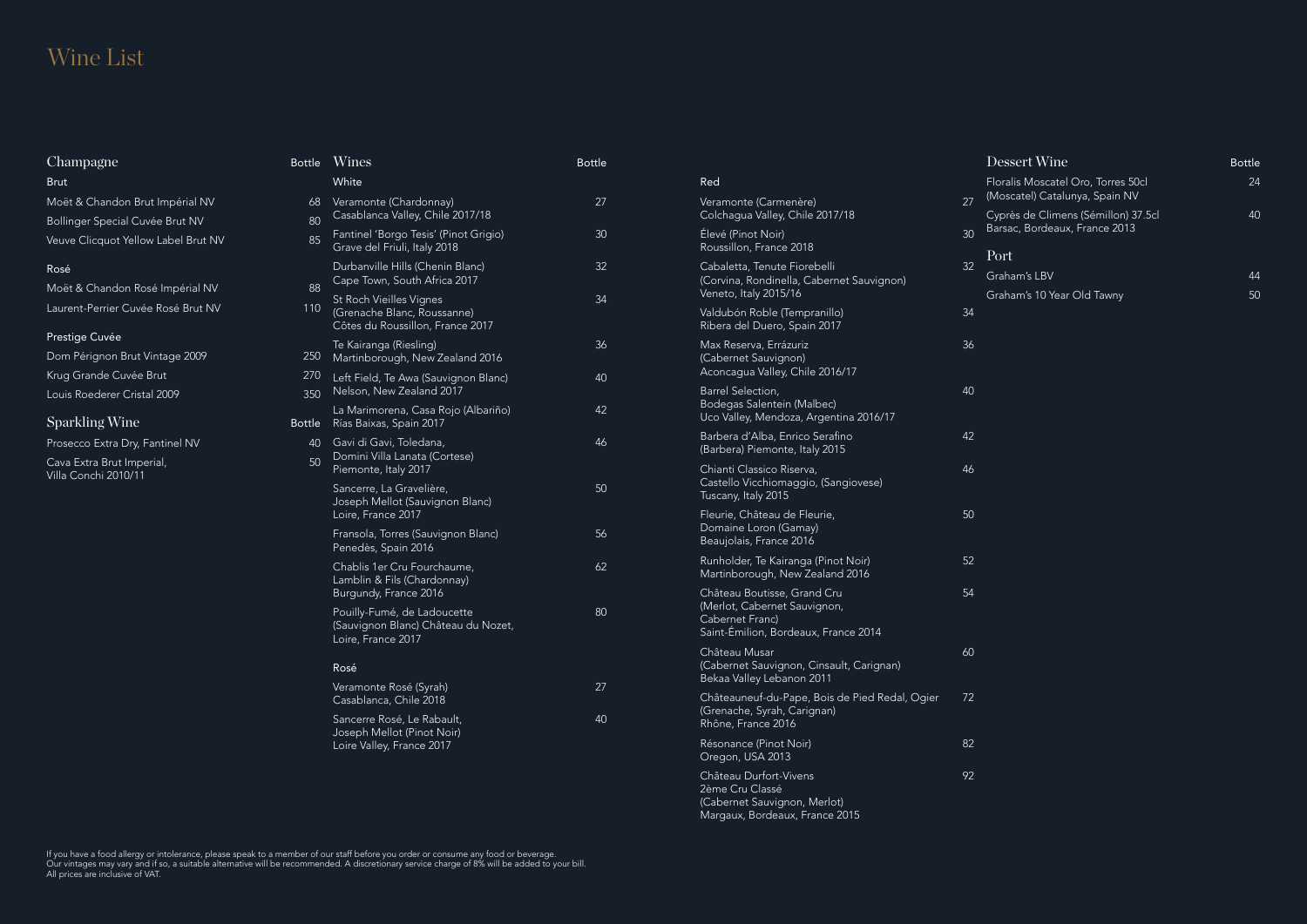If you have a food allergy or intolerance, please speak to a member of our staff before you order or consume any food or beverage. Our vintages may vary and if so, a suitable alternative will be recommended. A discretionary service charge of 8% will be added to your bill. All prices are inclusive of VAT.

## Sake List Drinks List

| Scotch Whisky               | 50 <sub>ml</sub> |
|-----------------------------|------------------|
| <b>Single Malt</b>          |                  |
| Glenfiddich 12 year         | 8.5              |
| Glenlivet Founder's Reserve | 9.5              |
| Dalwhinnie 15 year          | 10               |
| Talisker 10 year            | 10.5             |
| Laphroaig 10 year           | 11               |
| Lagavulin 16 year           | 12               |
| Glenlivet 18 year           | 14               |
| Blended                     |                  |
| Chivas Regal 12 year        | 7.5              |
| Johnnie Walker Black Label  | 8                |
| Chivas Regal 18 year        | 12               |
| American Whiskey            |                  |
| Jack Daniel's               | 8                |
| Maker's Mark                | 8.5              |
| <b>Bulleit Rye</b>          | 8.75             |
| Tequila                     |                  |
| Blanco                      |                  |
| Ocho                        | 7.5              |
| Cognac                      |                  |
| Courvoisier 3 star          | 8                |
| Hennessy XO                 | 20               |
| Liqueurs / Digestifs        |                  |
| Disaronno Amaretto          | 6                |
| <b>Baileys</b>              | 6                |
| Tia Maria                   | 6                |
| Sambuca                     | 6                |
| Kahlúa                      | 6                |

| Our Sake Selection                                                                    | <b>Bottle</b> | Our Spirit Selection            |      |
|---------------------------------------------------------------------------------------|---------------|---------------------------------|------|
| Sparkling Sake 300ml                                                                  | 18            | Also available in 25ml measures |      |
| Mio<br>Refreshing, delicate and fruity with                                           |               | Vodka                           |      |
| moderate acidity and a hint of<br>vanilla and blackberry.                             |               | Skyy                            | 7.5  |
| Honjozo Genshu 720ml                                                                  | 50            | Cîroc                           | 9.5  |
| Akashi Tai                                                                            |               | Belvedere                       | 9.5  |
| A full-bodied sake with a woody<br>aroma and rich creamy texture.                     |               | <b>Grey Goose</b>               | 10   |
| Junmai Yamahai 720ml                                                                  | 55            | Nikka Coffey                    | 12   |
| Yamato Shizuku<br>Notes of marzipan, nuts and koji on                                 |               | Gin                             |      |
| the nose. This is a fruity but elegant sake<br>with delicate minerality.              |               | <b>Bombay Sapphire</b>          | 7.5  |
| Ginjo 720ml                                                                           | 72            | Tanqueray                       | 8    |
| Azure                                                                                 |               | Sipsmith                        | 8.75 |
| A smooth sake with a clean finish.<br>Made with the purest natural spring water.      |               | Hendrick's                      | 9.5  |
| Junmai Ginjo 720ml                                                                    | 65            | Tanqueray 10                    | 14   |
| $CEL - 24$                                                                            |               | Rum                             |      |
| Fresh aromas of apple and grapes.<br>Rich flavours of pineapple, banana and           |               | Havana 3 year                   | 7.5  |
| pear on the palate with notes of citrus.                                              |               | El Dorado 3 year                | 8    |
| Daiginjo 720ml                                                                        | 120           | Havana 7 year                   | 8.75 |
| Dassai 23<br>Aroma of melon and peach on the nose.                                    |               | Diplomático Exclusiva           | 10   |
| Dried pineapple, pear and chestnuts on the<br>palate with smooth and velvety texture. |               | Gosling's Family Reserve        | 12   |
| Daiginjo Genshu 720ml                                                                 | 68            | Japanese Whisky                 |      |
| Akashi Tai<br>A full-bodied sake with flavours of white                               |               | Single Grain                    |      |
| flowers and honey with hints of spice.                                                |               | Suntory Chita                   | 10.5 |
| Junmai Daiginjo 720ml                                                                 | 58            | Nikka Coffey                    | 12   |
| Nizawa Atago No Sakura<br>Soft, clean and delicate sake with a touch                  |               | Single Malt                     |      |
| of tropical fruit.                                                                    |               | Yamazaki Distiller's Reserve    | 11   |
| Shiraume Umeshu 500ml                                                                 | 52            | Hakushu Distiller's Reserve     | 11.5 |
| Akashi Tai<br>A rich, plum-infused sake with raisin and                               |               | Yamazaki 12 year                | 15   |
| a hint of marzipan, balanced with a light acidity.                                    |               |                                 |      |
| Yuzu Sake 500ml                                                                       | 60            | Blended                         |      |
| Nakajima Shiroku<br>A clean, tart junmai full of the flavour of                       |               | Suntory Toki                    | 9.5  |
| yuzu Japanese citrus fruits.                                                          |               | Nikka from the Barrel           | 12   |
|                                                                                       |               | The Nikka 12 year old           | 16   |

Hibiki 17 year 22